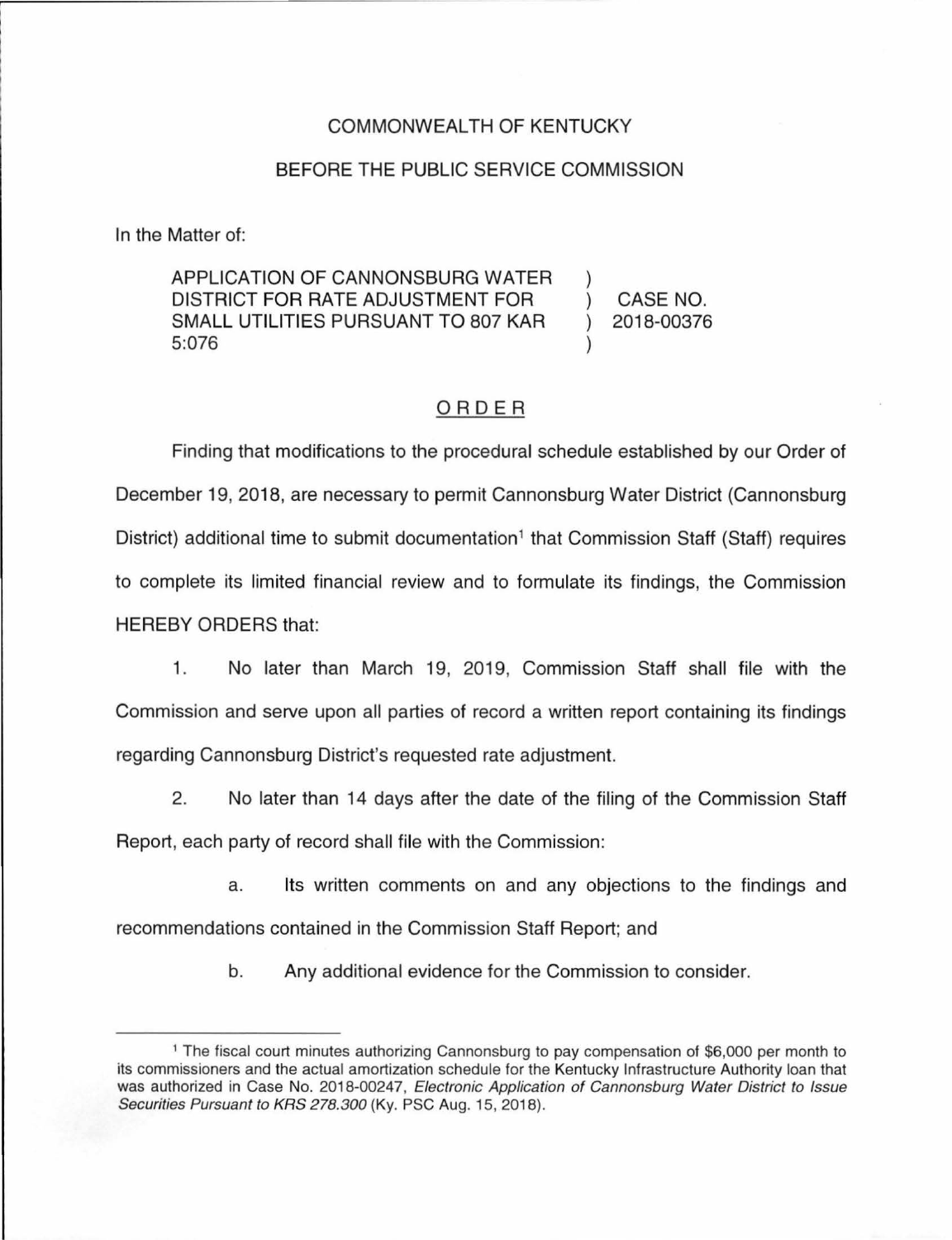3. If Commission Staff finds that Cannonsburg District's financial condition supports a higher rate than Cannonsburg District proposes or the assessment of an additional rate or charge not proposed in Cannonsburg District's application, Cannonsburg District, in its responses to the Commission Staff Report, shall also state its position in writing on whether the Commission should authorize the assessment of the higher rate or recommend an additional rate or charge.

4. If Commission Staff recommends changes in the manner in which Cannonsburg District accounts for the depreciation of Cannonsburg District's assets, Cannonsburg District, in its response to the Commission Staff Report, shall also state its position in writing on whether the Commission should require Cannonsburg District to implement the proposed change for accounting purposes.

5. A party's failure to file written objections to a finding or recommendation contained in the Commission Staff Report within 14 days after the date of the filing of the Commission Staff Report shall be deemed as an agreement with that finding or recommendation.

6. A party's failure to request a hearing or informal conference in the party's written response shall be deemed a waiver of all rights to a hearing on the application and a request that the case stand submitted for a decision.

7. A party's failure to file a written response within 14 days after the date of the filing of the Commission Staff Report shall be deemed a waiver of all rights to a hearing on the application.

-2- Case No. 2018-00376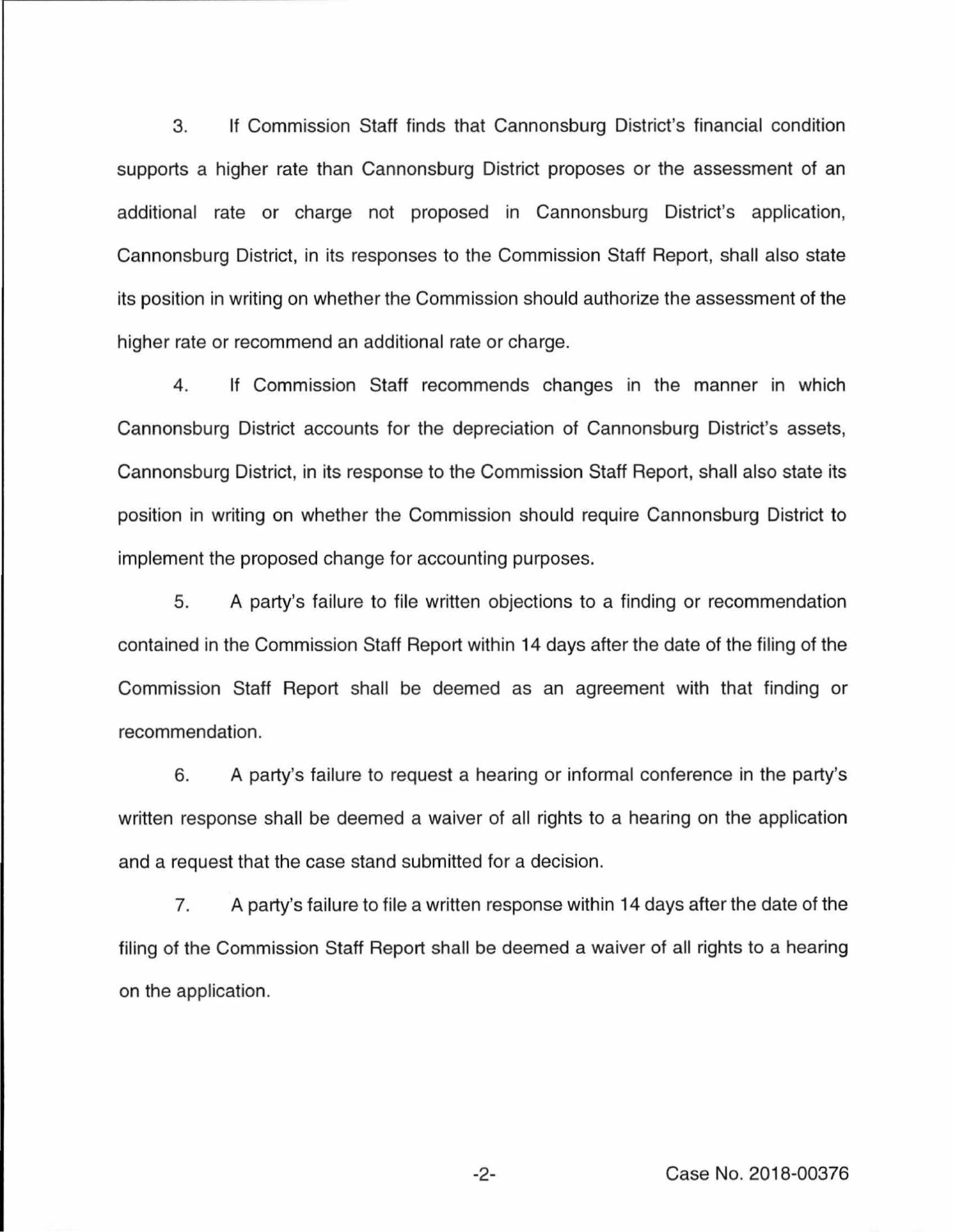8. All provisions of the Commission's Order of December 19, 2018, in conflict with the provisions of this Order are vacated. All other provisions of the Order of December 19, 2018, shall remain in effect.

## [REMAINDER OF PAGE INTENTIONALLY LEFT BLANK]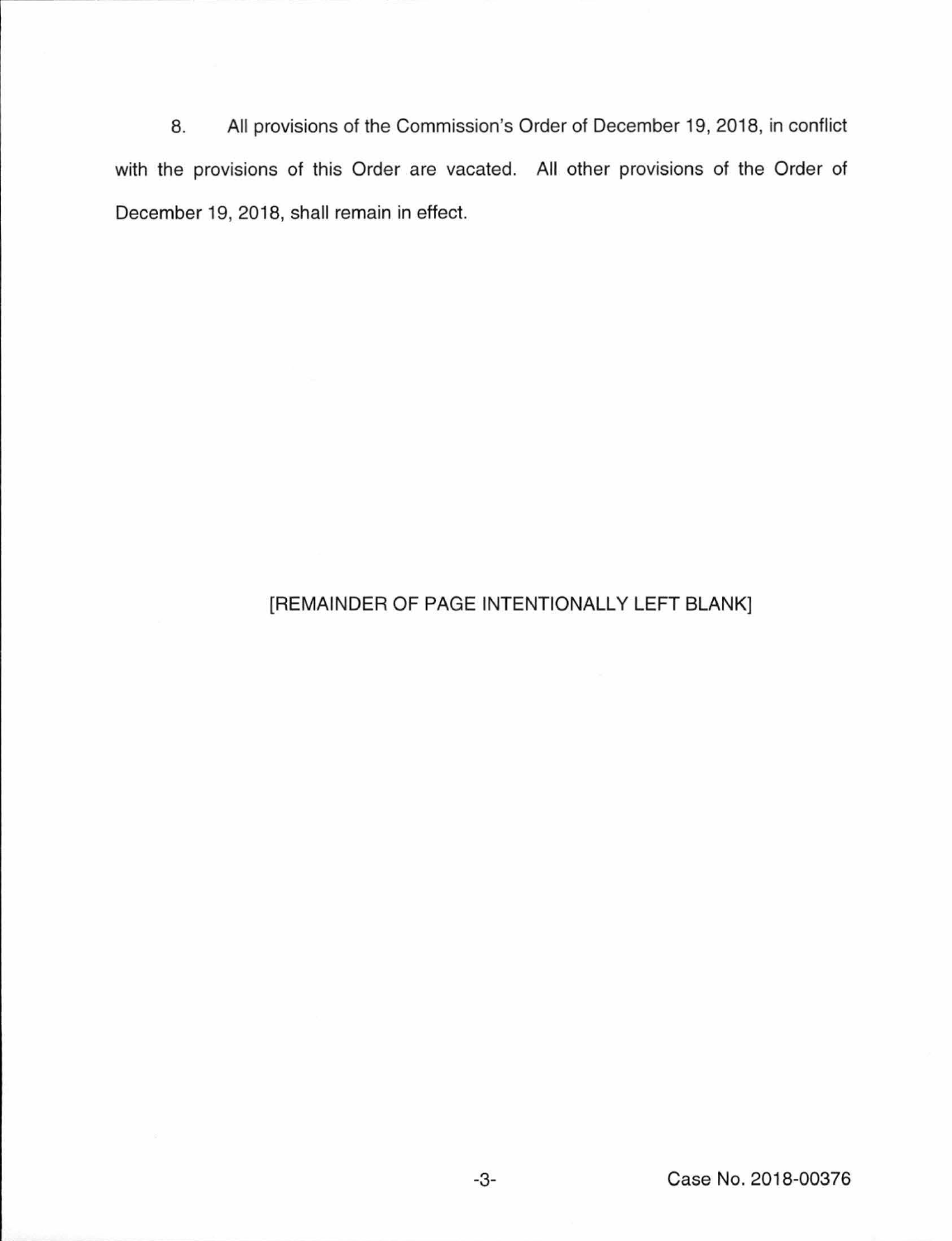By the Commission

|             | <b>ENTERED</b> |                                                     |
|-------------|----------------|-----------------------------------------------------|
| FEB 25 2019 |                |                                                     |
|             |                | <b>KENTUCKY PUBLIC</b><br><b>SERVICE COMMISSION</b> |

ATTEST:

Cleve R. Pinson

Executive Director

Case No. 2018-00376